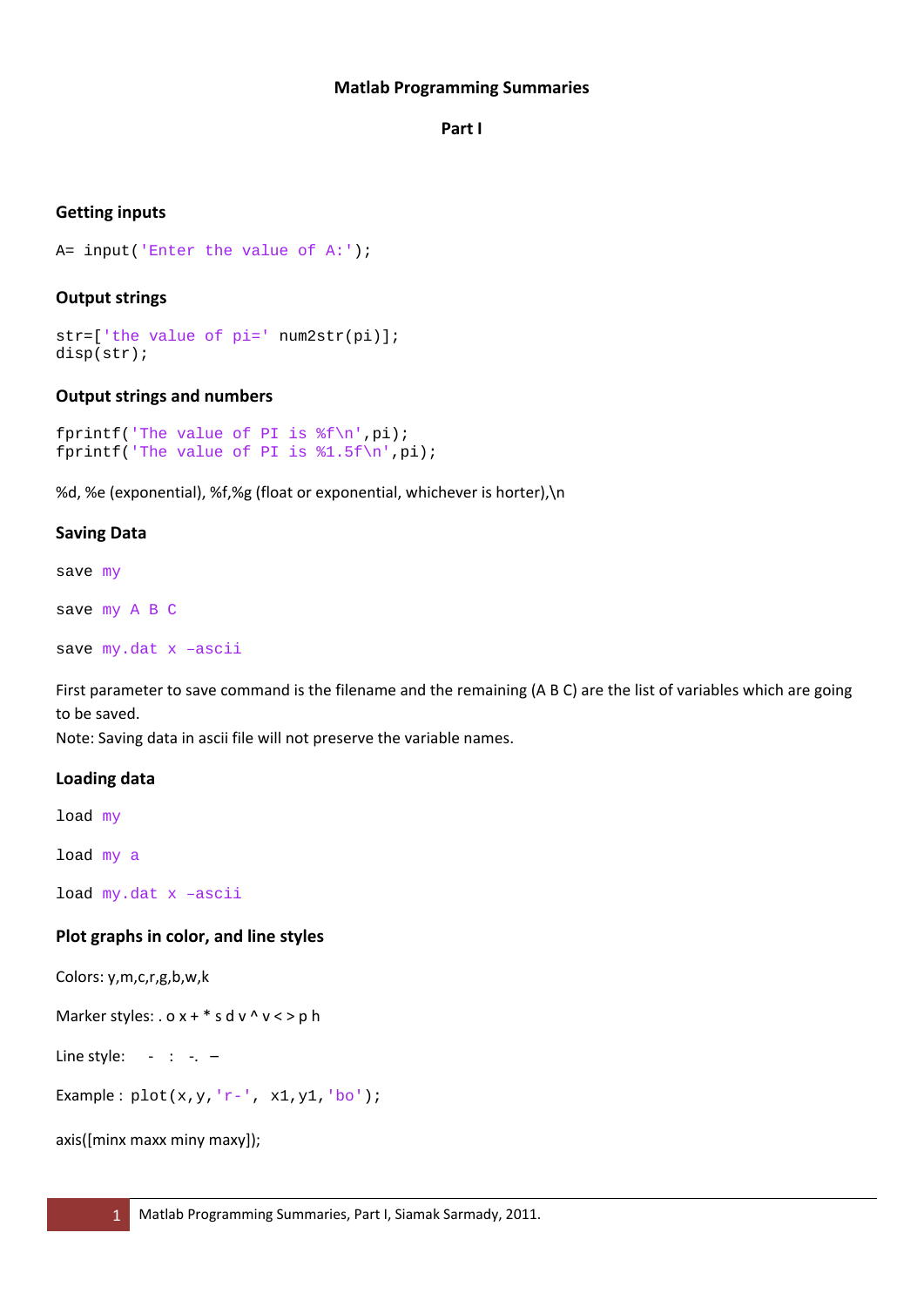legend('first graph','second graph', …, 'position') position: TL TC TR ML MC MR BL BC BR …

Using Plot Browser

## **Programming example**

Write a program which gets, voltage and resistance and gives out the current and power (I=V/R and P=I^2\*R)

### **Comparison and Logic Operators**

```
If(b < 2)…
elseif (b>2)
…
else
…
end
```
### **Programming example**

Write a program to solve  $2^{nd}$  order equation and mention whether roots are complex or real.

### **Catching errors**

```
A=[1 2 3];
try
   index=input('which item you want: ');
  fprintf('Your item: %f', A(index));
catch
  disp('You entered a wrong index');
end
```
### **Debugging**

Setting break points (in code editing window, click on the left hand side bar to put break points)

Using step and continue (use the step and continue buttons on the toolbar to control running process of program lines).

### **While loop**

```
while condition
 … 
end
```
**Example:** write a program to get n numbers and print average

### **For loop**

```
for ii=1:10
end
for i = 1:2:10end
```
for ii=[ 5 9 8]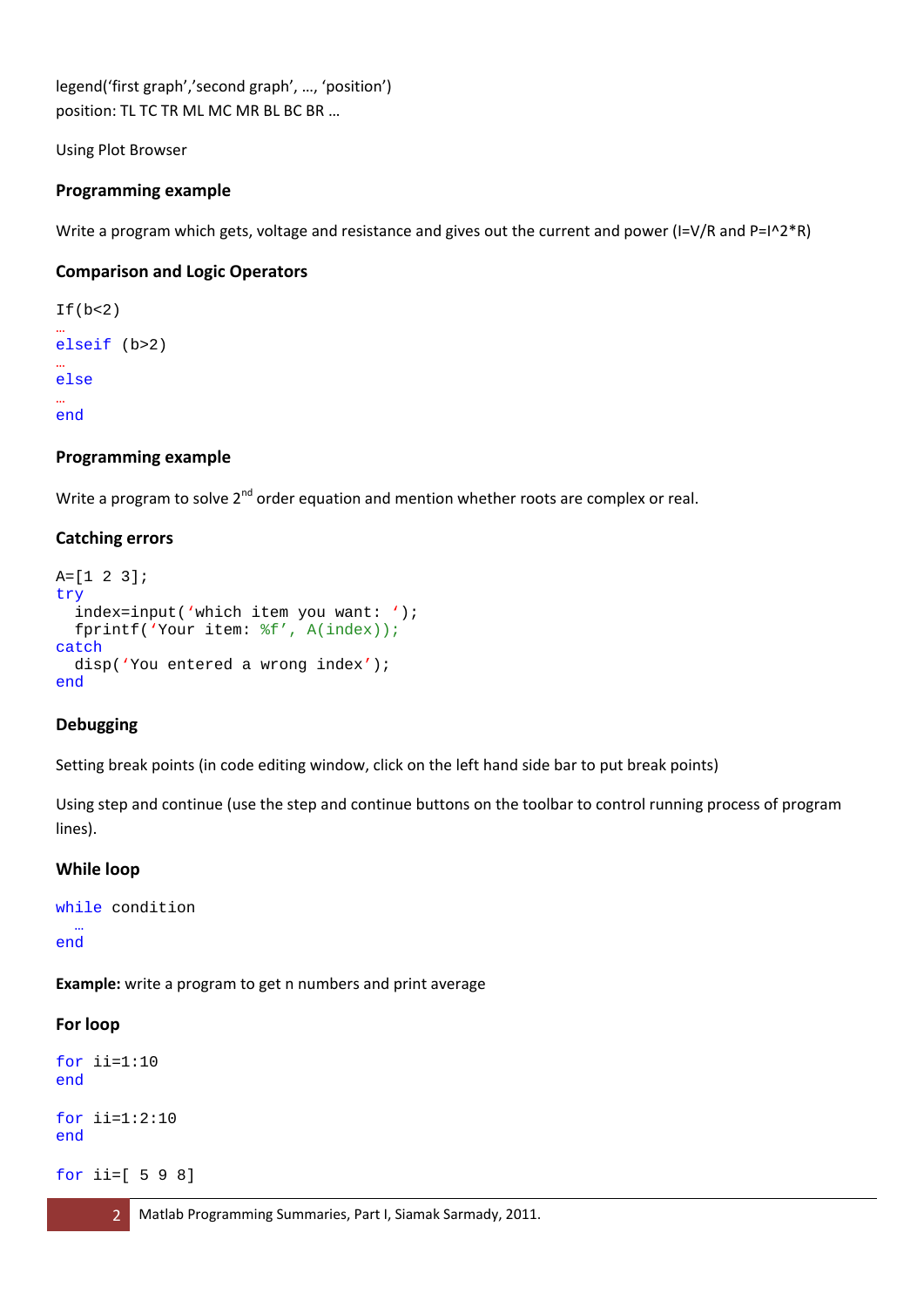end

# **Example:** Write a program to calculate factorial of a number n

# **Break…continue**

Break command will stop a loop and transfer the execution to the first command after the loop's end. We normally execute break command under a specific condition (using if command).

```
i=0;a=1;while i<=10
 if(a>10) break;
 end;
 i=i+1a=i*2end
```
Continue command will instead stop running that particular round of loop and continue with running next round of the loop.

## **Switch… case**

```
switch(ii)
case {1, 3 4},
…
case 2,
…
end
```
## **Programming hints**

Use vector type operators in the functions

## **Arrays**

 $a=1:4;$ 

Creates an array equal to [1 2 3 4]. The expression a(1) refers to first cell and a(4) to the last cell.

 $a(8)=5;$ 

Above command assigns a value of 5 to cell number 8 of the array. Since the array is only 4 cells length, its length is first increased to 8 cells and then the assignment takes place. The outcome is an array which contains [1 2 3 4 0 0 0 5].

## **Logical arrays**

A=[1 2 3; 4 5 6; 7 8 9]  $B = A > 5;$ 

The above command is a array logical "bigger than 5" operation. Each member is compared to 5 and a new array containing logical result of the comparison is built.